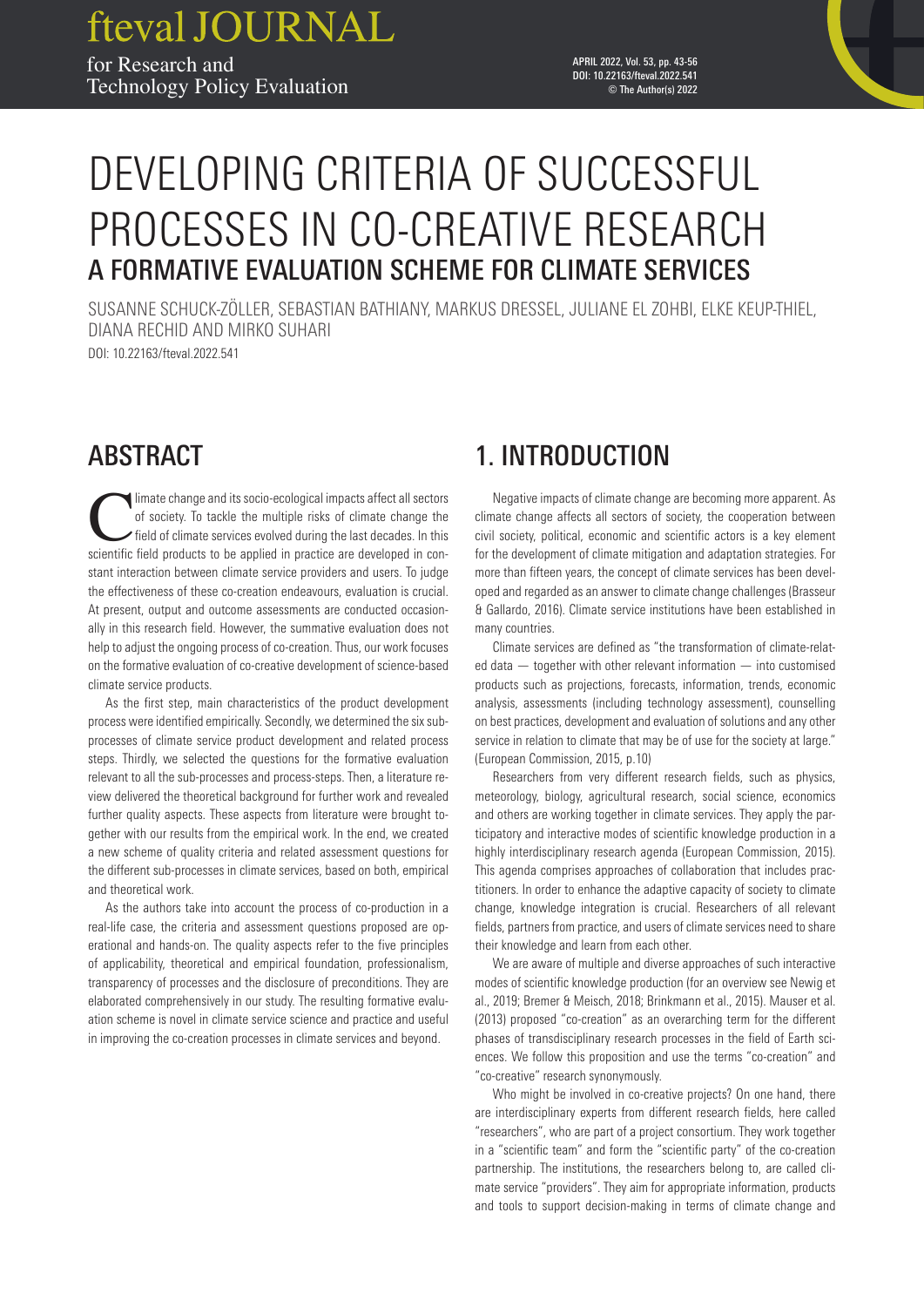impacts. If the researchers need scientific knowledge or data to work with, they might look for "scientific cooperation partners", who are not yet part of the project consortium. They might also involve experts from practice, called "practitioners", to benefit from their experience. They are very often "users" of climate services, who are highly interested in the future products and, therefore, form the "party of practitioners". Beyond the party of practitioners there might be future "external users" as well.

To make co-creation processes effective, their quality and evaluation have been studied for years. In the literature, a broad range of exemplary evaluations assessing whole projects can be found – e.g. in environmental research (Jahn & Keil, 2015), hydrology (Maag et al., 2018) or especially related to weather and climate services (Wall et al., 2017). More in-depth ex post evaluations of single products are still rare, above all in climate services (Körner & Lieberum, 2014; Haße & Kind, 2019). Belcher et al. (2021) only recently have contributed with a quality assessment framework for social innovation impacts in co-creative research.

As evaluation research is increasingly indicating a relation between good co-creation processes and their effectiveness and success (Lux et al., 2020; Maag et al., 2018; Wolf et al., 2013), the adjustment and improvement of these processes become a key issue, above all in climate services, reacting to the urging problem of climate change. Formative evaluation delivers the chance to adapt the processes over the course of an ongoing project and restructure it.

In consideration of the fact that research processes in co-creation are crucial for societal impacts (Maag et al., 2018) the project NorQuA-Trans (Normativity, Objectivity and Quality of Transdisciplinary Processes) was initiated and implemented<sup>1</sup> in the Helmholtz-Institute HICSS where the scientists from the Climate Service Center Germany (GERICS) and Hamburg University cooperate. The objective of the NorQuATrans is – amongst others – to empirically analyse challenges and limitations of climate services and to examine closely the quality of the co-creation processes. As accompanying research to other projects, the NorQuA-Trans aims at developing a concept for a formative evaluation scheme of co-creation in climate services as well as a suitable set of quality criteria and methods.

The work described here uses the case study approach by accompanying a co-creative research project in the field of agriculture. The ADAPTER (ADAPT tERrestrial systems) project<sup>2</sup> delivers the innovative simulation-based products to support optimal adaptation to both shortterm weather variability and weather extremes, as well as to long-term regional climate change. To do so, ADAPTER involves the practitioners from different areas of agricultural practice. The co-creation processes between ADAPTER scientists and practitioners were used as a showcase to analyse their quality and develop possible evaluation criteria. Hence, this contribution does not present a concrete evaluation activity. It describes instead the development of a methodological approach, leading to a formative evaluation framework aiming at the provision of criteria and related assessment questions for upcoming process evaluations.

To investigate this in more detail, we focus on the joint production of single climate service products. Within the research projects such single product development endeavours are usually just one part of the whole project. Still, our work described here focuses on a consequent close-up view of one single product development process.

The two main questions we aim to answer in this paper are:

- How can climate service providers ensure quality and success of the co-creative processes?
- What are appropriate questions to reflect and evaluate the ongoing processes throughout different project phases?

This is the first study to have developed a formative evaluation scheme dedicated to the field of climate services. Related to the process of climate service product development we apply a method consisting of three steps: a) developing evaluation questions based on newly identified sub-processes of the whole product development endeavour; b) collecting criteria and indicators from a literature overview; c) bringing these deliverables together and adjoining five main principles of cocreative research in climate services.

On this basis, we introduce a process-oriented and formative evaluation scheme encompassing evaluation criteria and assessment questions. The aim is to raise awareness of the importance of formative evaluation amongst researchers or managers in scientific co-creation. It is intended to trigger self-reflection and help the co-creating parties to reflect on the collaboration processes in climate services. Therefore, we adopt and extend existing evaluation schemes for this particular research field.

In the second section, we will present the three-step methodological approach. The results will be presented in the third section, including the process-oriented, formative evaluation scheme. In the fourth section, the results are summarised and discussed in context of the existing literature followed by the limitations of the methodology. Finally, we provide an outlook on open questions and possible further activities in terms of formative evaluation research in the fifth section.

# 2. METHODOLOGY

The work described here was performed as an accompanying research to the project ADAPTER. Within this project researchers are in dialogue with key agricultural practitioners in Germany. The practitioners' party includes, for example, the farmers' associations on the local level as well as seed grower companies. The collaboration between science and practice within the project has been characterised by intense and regular correspondence by email, by phone and in person. In addition, several workshops took place and at the moment of writing the first product is nearly finished and in the last phase of testing.

### **THE EMPIRICAL PART**

Together with the scientific party in ADAPTER, the NorQuATrans scienific team looked back on the past project phases and identified the steps and sub-steps of their co-creative product development. As a preliminary result, this empirical work firstly showed a workflow containing steps in different grades of details. This workflow – evolved from the ADAPTER project – consisted of a large amount of complexity and details. Therefore, additional experienced climate service researchers were gathered for jointly re-condensing the workflow. As a result, a list of six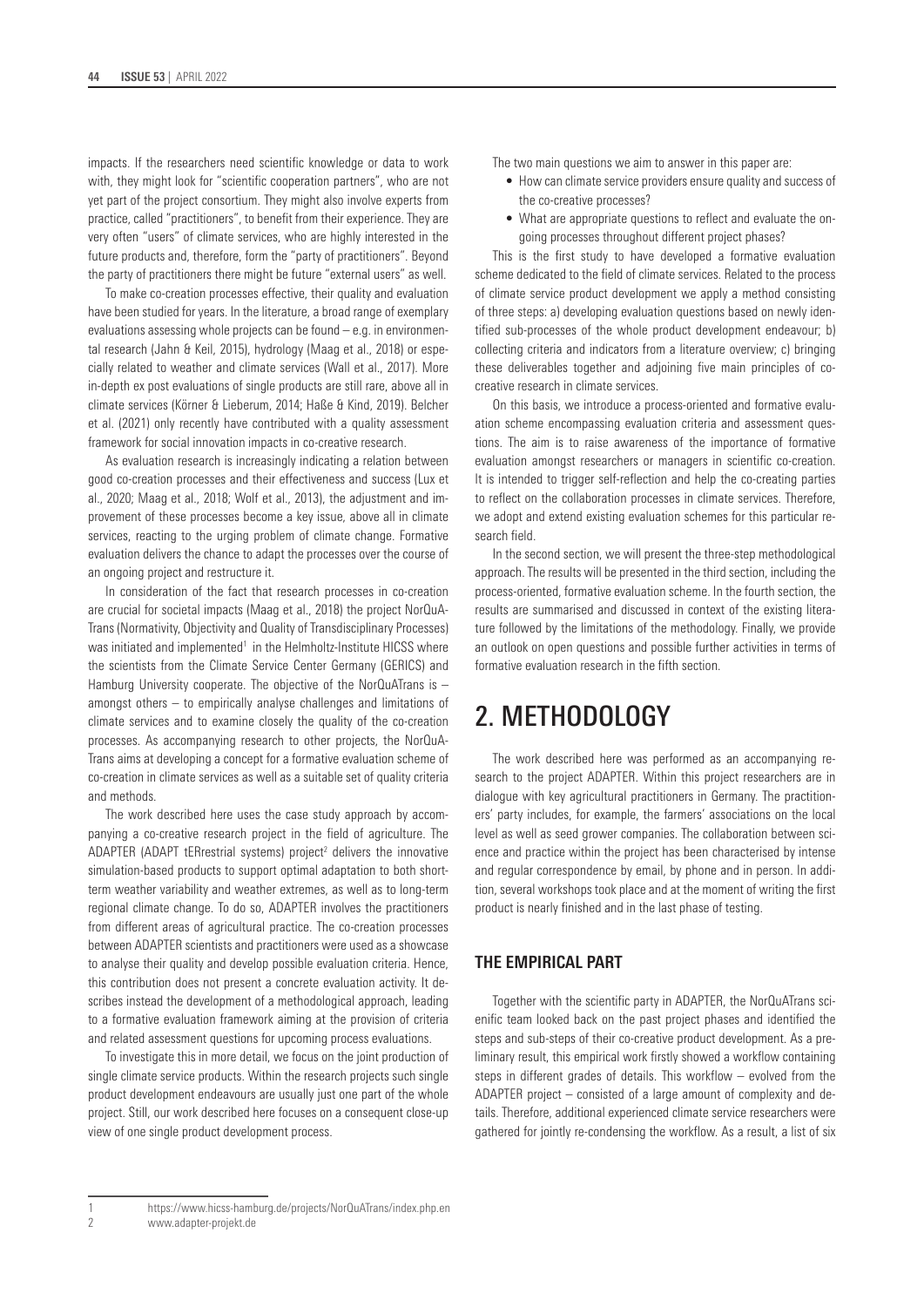sub-processes is summarised. This final list was again revised after the discussion with peer groups (scientists from climate services) and made more coherent.

Then, the scientific parties of ADAPTER and NorQuATrans reflected together how high quality can be ensured during the different processsteps and sub-processes. We adjusted the related evaluation indicators and questions. Particularly in those cases where collaboration had not worked perfectly, we could well identify missing process steps and deduce respective evaluation questions. Intentionally, the six sub-processes and the related questions were developed only from experience.

### **THE THEORETICAL PART**

In parallel, but properly separated, the scientific team of NorQuA-Trans reviewed the existing literature on formative evaluation. In total, 25 articles from the peer-reviewed journals were identified, which illustrate quality criteria and indicators related to co-creative research. These publications were then analysed for their content and only those which complied with the requirements below were selected:

- focus on the processes those which focused on output or outcome (OECD, 2002) were dismissed, and
- explicit discussion of co-creative research.

The selected 16 articles presented concrete quality criteria of co-creative research processes – of course with different grades of details – and included different viewpoints. Most of the criteria and indicators were deduced from real cases in practice (e.g. Maag et al., 2018; Bergmann et al., 2005; Wall et al., 2017). A few of the publications analyse huge numbers of projects (e.g. Lux et al., 2020; Newig et al., 2019). No distinction was made during the review whether process criteria and indicators had been identified ex post or during the respective processes. The ADAPTER project team was not involved in this theoretical work.

### **SYNTHESIS**

In the end, the process-related evaluation questions gained by practical experience in climate services and the matrix of quality criteria and indicators from the literature review were compared and synthesized (Fig. 1). Many of the evaluation questions could be directly related to quality criteria and indicators from the theoretical discussion.

If criteria from the literature (here labelled as "theory") were not yet covered by assessment questions from our empirical study ("experience"), suitable questions were added. The criteria and indicators from theory were reformulated if they were not tangible enough to cover our assessment question.

**Figure 1:** Synthesis of the empirical insights from experiences in the ADAPTER project and theory resulting in a set of evaluation criteria and questions for formative evaluation

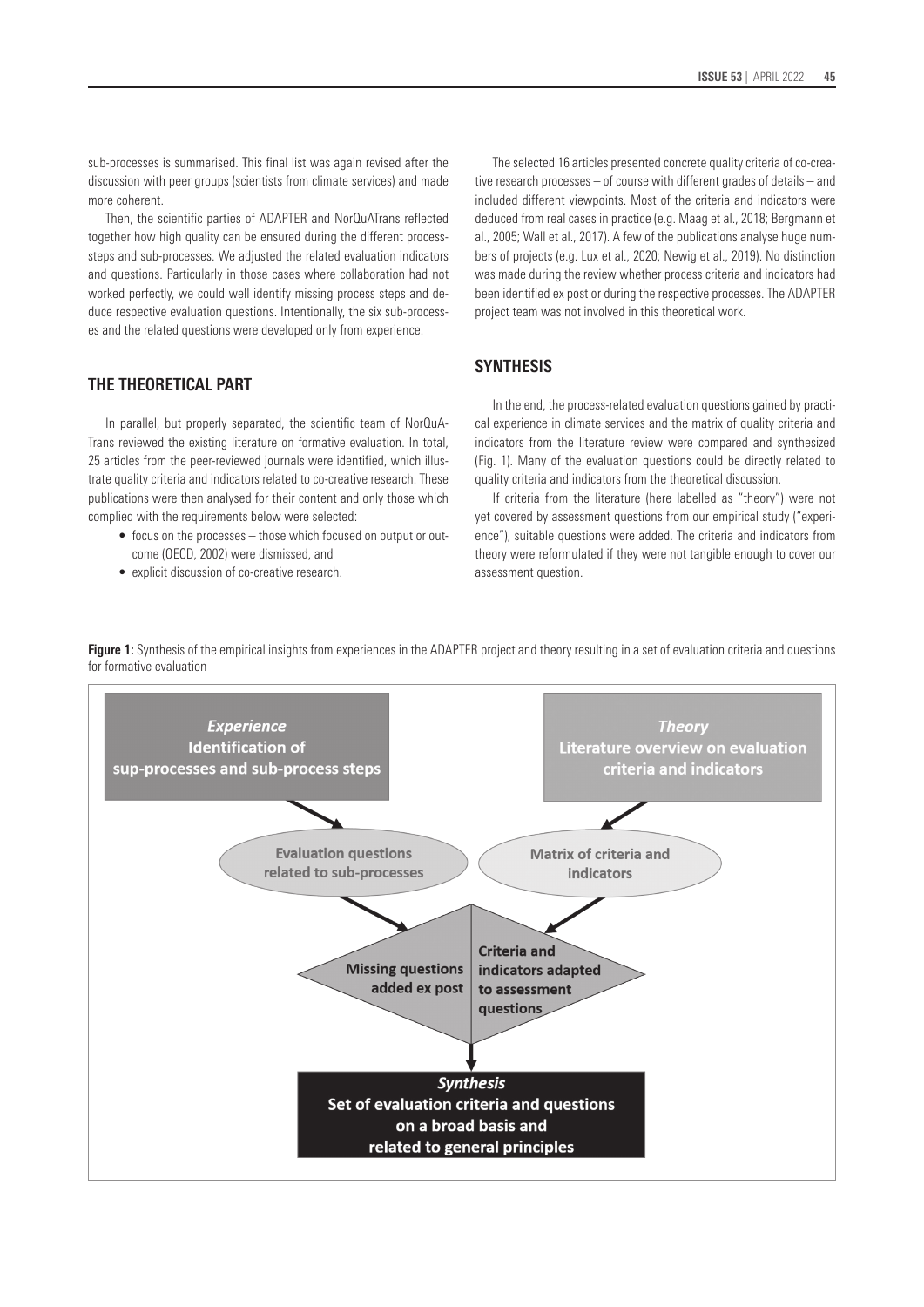The final list of evaluation criteria and questions was sorted and the criteria were aligned with more general categories (here called "principles"), which were also derived from the literature overview.

The two scientific teams a) the ADAPTER co-creative team and b) the NorQuATrans team of accompanying research had different tasks in the course of this development work: Namely the identification of cocreative processes (paragraph a) substantially originated from ADAPTER, the literature review and synthesis work were carried out by the NorQuA-Trans team. A common discussion did not happen until after the synthesis draft was developed and had to be validated.

The development work, presented here, was performed by scientific parties. To pursue the idea of co-creation consequently, practitioners get the chance to contribute and are asked for ex post validation (see section 5).

# 3. RESULTS

In the following, the results derived from the exercises described above are presented.

#### **SIX SUB-PROCESSES FORM THE CO-CREATION PRO-CESS IN CLIMATE SERVICES**

The empirical work in ADAPTER allowed for the identification of six sub-processes in co-creation (Fig. 2). These sub-processes can be generalised in the direction of a common co-creative process of climate service product development, as they underwent different iteration steps as described above.

# **RESULTS FROM THEORY AND PRACTICE COMPLE-MENT EACH OTHER**

The assessment questions gained from the six sub-processes and related process steps were brought together with process evaluation criteria identified through the literature review. This synthesis made clear that the aspects of good quality from theory or practice show many consistencies but complement each other as well. Thus, the collection of criteria resulting from the theoretical review showed gaps in our set of empirical questions. And vice versa, we missed criteria in literature that are seen crucial in practice.

### **FIVE MAIN PRINCIPLES AND SEVENTEEN QUALITY CRITERIA**

To better structure the criteria and related assessment questions, we looked into the literature to find more general terms for categorisation. However, the terms for categories tend to differ. For instance, it is common to see "principles" (Norström et al., 2020; Krause & Schupp, 2019; Belcher et al., 2016) and "dimensions" (Jahn & Keil, 2015), alongside the more normative "recommendations" (Lux et al., 2020; Nagy et al., 2020) or even "elements of success" (Garard et al., 2018) and "areas of improvement" (Jagannathan et al., 2019). We adopted the term "principles", which means here "characteristic principles of co-creation".

Five principles were defined: (1) *common ground*, (2) *transparency*, (3) *professionalism*, (4) *enhancement of applicability* as well as (5) *theoretical and empirical foundation* (table 1). All principles are of equal importance and therefore, the sequence is arbitrary. The second column of table 1 contains the seventeen criteria that we propose. They show what is behind the principles and make them more tangible. Some have already been defined in previous studies. However, we have in some cases changed the wording to make the criterion more suitable for practical use. The four criteria in bold font are newly added by us. As the criteria are overlapping in a few cases, the assignment presented here is not the only sensible possibility.

The corresponding assessment questions will be presented later in the tables 2 to 8. Often one criterion covers different questions, therefore the criteria show up several times.



**Figure 2:** Six sub-processes of co-creating a climate service product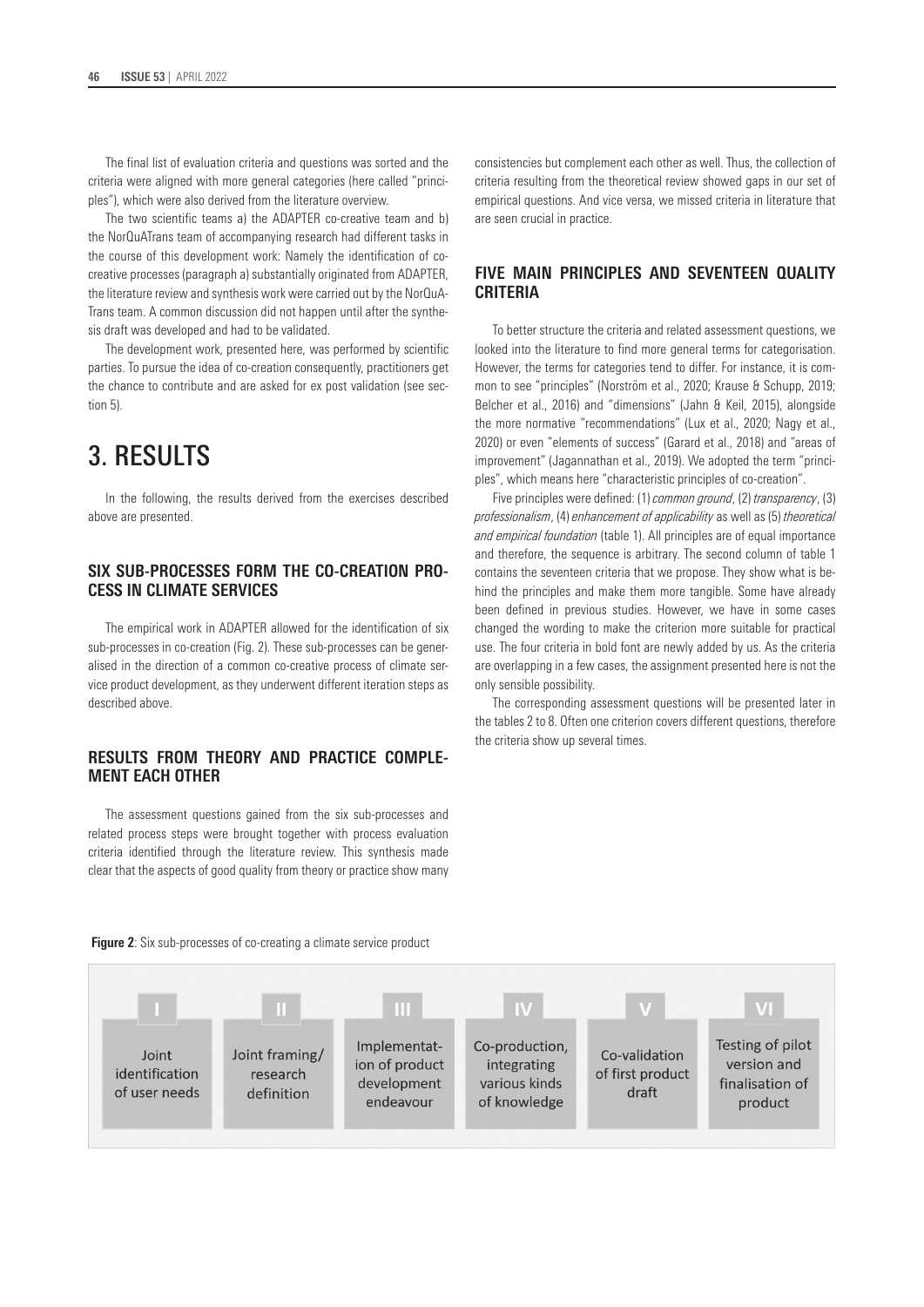| <b>Principles</b>               | <b>Criteria</b>                           | <b>Criterion inspired by</b>                      | <b>Application in all</b><br>sub-processes |
|---------------------------------|-------------------------------------------|---------------------------------------------------|--------------------------------------------|
| Common Ground                   | Equitable opportunities to participate    | Belcher et al., 2016; Norström et al., 2020       | $\times$                                   |
|                                 | Trust building                            | Schuck-Zöller et al., 2018; Norström et al., 2020 |                                            |
|                                 | Joint problem ownership                   | Schuck-Zöller et al., 2018                        |                                            |
| Transparency                    | Overall development process documentation | Schuck-Zöller et al., 2018                        | X                                          |
|                                 | Open exchange on all preconditions        |                                                   |                                            |
| Professionalism                 | Clear management and integration concept  | Bergmann et al., 2005                             | $\times$                                   |
|                                 | Accountability                            | Krause & Schupp, 2019                             | $\times$                                   |
| Enhancement of<br>applicability | Ongoing monitoring and reflection         | Bergmann et al., 2005; Belcher et al., 2016       | X                                          |
|                                 | Knowledge integration                     | Newig et al., 2019; Lux et al., 2020              | X                                          |
|                                 | Benefit of diversity                      | Maag et al., 2018; Norström et al., 2020          |                                            |
|                                 | Sustainable use                           |                                                   |                                            |
| Theoretical and                 | Clear research problem definition         | Bergmann et al., 2005                             |                                            |
| empirical foundation            | Scientific soundness                      | Jahn & Keil, 2015                                 | X                                          |
|                                 | Use of state-of-the-art knowledge         | Belcher et al., 2016; Maag et al., 2018           | X                                          |
|                                 | <b>Scientific peer reviews</b>            |                                                   |                                            |
|                                 | Coherence                                 | Schuck-Zöller et al. 2018                         | $\times$                                   |
|                                 | Impact on science                         | div.                                              |                                            |

Table 1: Principles and criteria for co-creation processes (by the authors newly added criteria in bold font)

Maag et al. (2018) are the first to introduce the term **common ground**, which extends the generally identified need for the category "trust" (Norström et al., 2020; Krause & Schupp, 2019; Schuck-Zöller et al., 2018). Comparing to the term "trust" the notion of *common ground* is more precise to describe communication at eye level, "openness as an attitude" (Garard et al., 2018) and "mutual understanding" (Maag et al., 2018). We understand that this aspect covers the different challenges of communication and collaboration. The related criteria can already be found in Norström et al. (2020), Schuck-Zöller et al. (2018) and Belcher at al. (2016).

**Transparency** in all collaboration issues is quite generally demanded (i.e. Garard et al., 2018; Schuck-Zöller et al., 2018; Belcher et al., 2016; Jahn & Keil, 2015; Bergmann et al., 2005). This aspect seems a key issue in looking on processes. Thus, we made it a principle in our scheme. *Overall process documentation* is firstly recommended by Schuck-Zöller et al. (2018), the *open exchange on all preconditions* is for the first time taken into account in this paper here. Lux at al. (2019) already pointed out on the clarification of the roles, which is one aspect of the criterion proposed here.

The importance of "good management" is addressed in some contributions (i.e. Wooten et al., 2014; Bergmann et al. 2005). Bergmann et al. (2005) describe in detail how to realise it. Most of the studies agree explicitly that good management is crucial (Schuck-Zöller et al., 2018) or implicitly by noting with other similar criteria (i.e. Wall et al., 2017; Jahn & Keil, 2015; Garard et al., 2018). Still, the importance is not always stressed sufficiently. We decided, that **professionalism** is an appropriate

principle to underline the overarching character of this quality aspect and to prevent it from being neglected in practice. Krause & Schupp (2019) point to an aspect which might be underestimated so far: *accountability* of all co-creation participants, above all, of the managing team leads to mutual trust. We see it as a very important aspect of *professionalism*.

The main objective of co-creation endeavours is without any doubt the applicability of research results. While this can be reviewed best ex post, we demand the **enhancement of applicability** for the co-creation process. Very common here is the demand for *ongoing monitoring and reflection* (i.e. Bergmann et al., 2005; Belcher et al., 2016) and *knowledge integration* (i.e. Newig et al., 2019; Lux et al., 2020), whereas the *benefit* of diversity is not highlighted very often (except for Maag et al., 2018; Norström et al., 2020). *Sustainable use* is made a criterion of climate service product development here for the first time. We want to stress how essential it is to provide for long-lasting use of products.

The **theoretical and empirical foundation** (Belcher et al., 2016) alludes to the soundness of both, research as well as experiential knowledge and all integration activities. It is strongly related to *professionalism* in research and the facilitation of *knowledge integration*. We follow several papers with the aligned criteria (Jahn & Keil, 2015; Belcher et al., 2016; Maag et al., 2018; Schuck-Zöller et al., 2018). The special demand for *scientific peer reviews* is a special concern of ours, based on the experience that thorough discussions with scientific peers and critical reviews of the ongoing product development often get out of sight. *Impact on science* is adopted from traditional evaluation of basic research. We apply it to co-creative endeavours as well.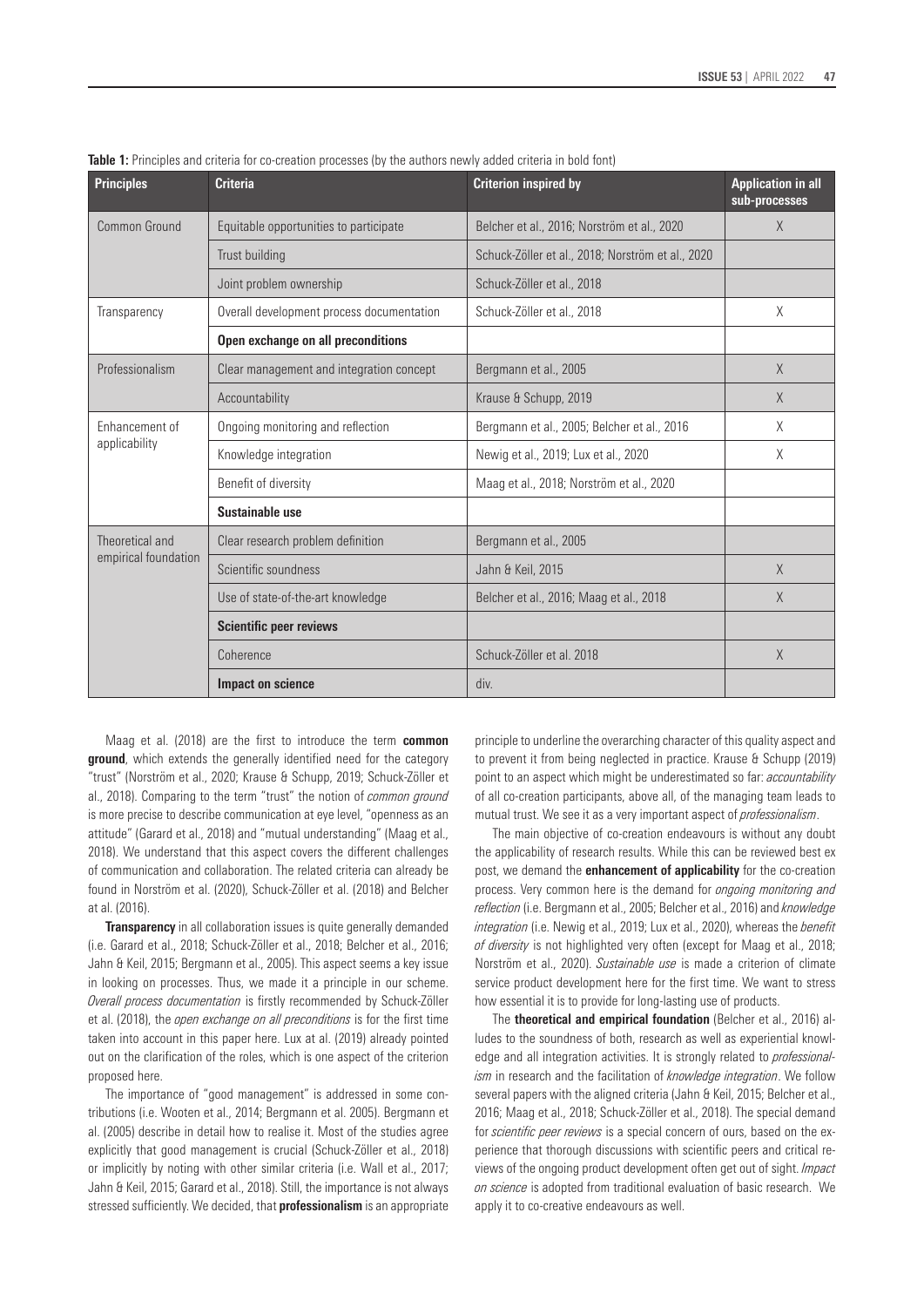Which gaps did we identify by allocating the assessment questions from experience with process evaluation criteria from the literature review? We missed in literature, for instance, informative criteria related to *theoretical and empirical foundation*. This principle was rarely made an issus in terms of co-creation processes quality. Furthermore, the criterion *open exchange on all preconditions* to the upcoming processes was not addressed in this general meaning. In the end, four criteria seemed to be missing and essential enough to be added by us (in bold font, see table 1).

## **FINDINGS CONDENSED IN A FORMATIVE EVALUA-TION SCHEME**

The synthesis described above leads to a scheme of evaluation criteria and questions, aligned to the different principles of co-creation covering the process from the first idea of a climate service product to the finalised version. The collection of questions is broad and the questions are general enough to be usable for different kinds of products.

How to use the scheme? Our aim is to provide a set of reasonable questions to researchers and co-creation facilitators – regardless whether these two tasks have to be taken over by one person or not – who want to monitor and evaluate a co-creation process. The scheme can either be used by the co-creating researchers or the facilitators of the cocreation endeavour (self-evaluation), by colleagues from their institution, who are not involved in the product development (in-house evaluation), or by external evaluation specialists (external evaluation) who might look neutrally on the development process.

The type of questions and their addressees differ: Some are to be answered by the co-creation facilitating team themselves. Others allow for learning about the perception of either all participants or just the practitioners or researchers. The questions are recommended to be operationalised by a five-point Likert-scale, or as simple as a binary question with Yes/No-answer. The possibility to choose between different gradations can increase the motivation to answer the questions and allows for comparing the perception of different participating parties. If there are time constraints, we recommend not to use open questions, as they require more resources for answering and interpreting. However, open questions reveal more in-depth information. In general, we decided to design the set of questions incoherently in form (i.e. open or closed): The change of different survey techniques may give a more nuanced picture and make the participation more interesting.

In general, the sequence of the questions in the tables follow the course of the co-creation process.

Some of the questions are quite similar to each other on purpose. Different principles and criteria mirror different aspects of quality and might suit for triangulation. The question *Have all practitioners been included in the previous step of reflection?*, for example, focuses on the possibility to participate, whereas *How many practitioners have taken part in the previous step of reflection?* concentrates on the readiness of practitioners to appreciate this possibility. But in general, some of the alignments are propositions and not compelling. The challenging of these alignments could be a first step to the self-reflection we aim to trigger.

The assessment questions in tables 2 to 8 define the underlying indicators. These indicators are presented in bold font. As we want to present a scheme sufficiently general for different kinds of products, some questions might not fit the objective of that very special product development endeavour. We invite the project leaders to select those questions that apply to their development process and state reasons why others do not.

Some of the evaluation questions came up in every sub-process in similar shape, due to the demand for ongoing reflection. To simplify the scheme, we extracted these evaluation criteria and the related 24 evaluation questions and generalised them. We propose to use them in every sub-process (table 2).

| Principle                               | <b>Criterion</b>                      | Question to reveal results for underlying indicators                                                                          |  |  |  |  |
|-----------------------------------------|---------------------------------------|-------------------------------------------------------------------------------------------------------------------------------|--|--|--|--|
| Common Ground                           | Equitable opportunities               | Have all participants perceived <b>balanced opportunities</b> to participate?                                                 |  |  |  |  |
|                                         | to participate                        | Has a <b>balanced influence</b> between all project partners (from<br>science and practice) been assured in this sub-process? |  |  |  |  |
|                                         |                                       | Have all practitioners been involved in the previous step of reflection?                                                      |  |  |  |  |
| Enhancement of applicability            | Knowledge integration                 | How many practitioners participated in the previous step of reflection?                                                       |  |  |  |  |
| Theoretical and empirical<br>foundation | Use of state-of-the-<br>art knowledge | Have the<br>a) recent data base and<br>b) recent analyse methods been used in the previous research step?                     |  |  |  |  |
|                                         | Scientific soundness                  | Have the tasks in the respective sub-process been<br>executed in a scientifically sound manner?                               |  |  |  |  |
|                                         | Coherence                             | Have contradicting viewpoints of single project partners been<br>a) handled constructively and<br>b) made coherent?           |  |  |  |  |
| Professionalism                         | Accountability                        | Have the <b>management methods</b> in the respective subprocess been<br>applied appropriately?                                |  |  |  |  |

**Table 2**: SUB-PROCESSES I to VI **– Common criteria for formative evaluation**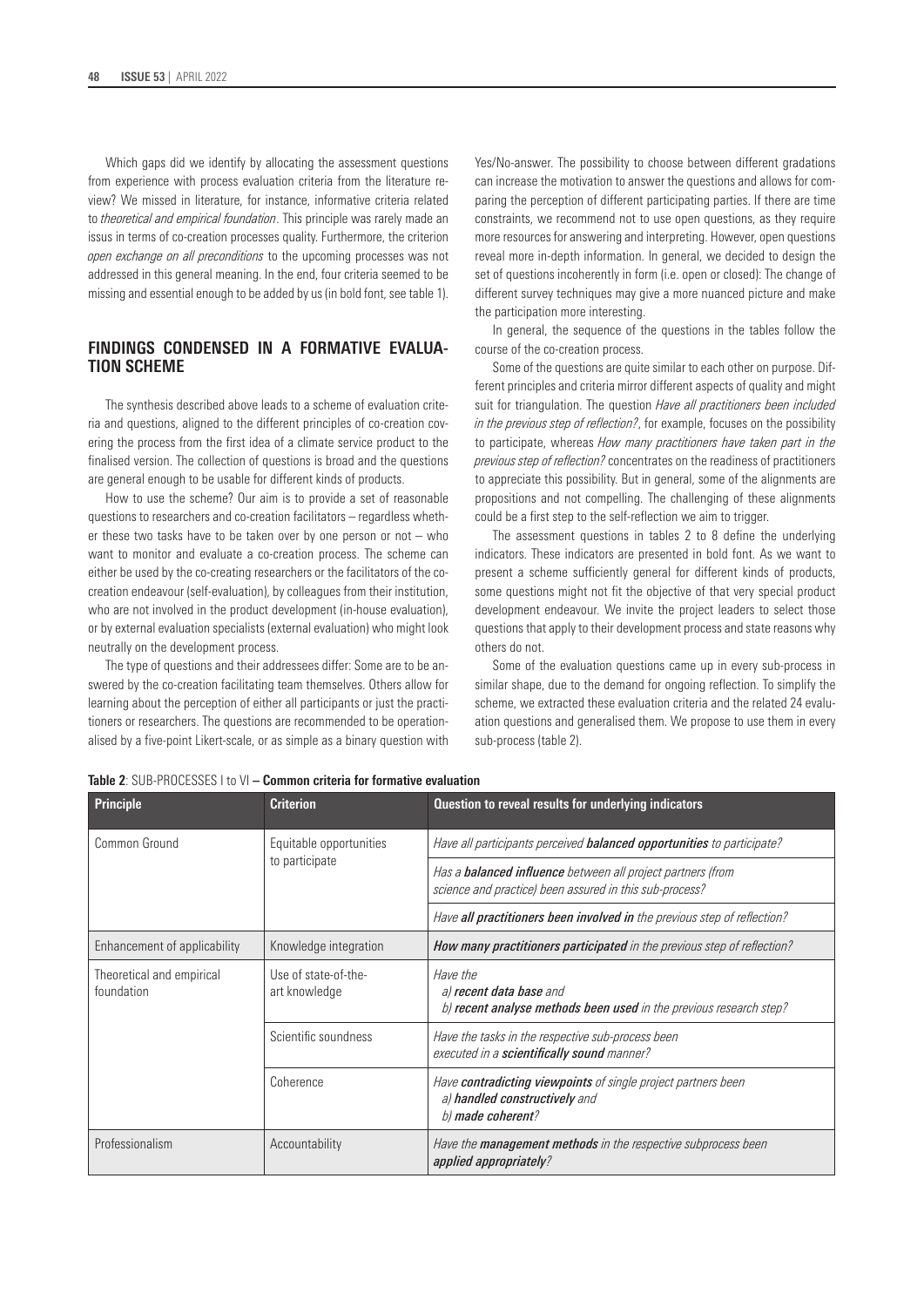| Transparency                 | Overall development<br>process documentation | Has the respective sub-process been<br>a) transparent to all participants and<br>b) properly documented?                                                                                                                   |  |  |  |  |
|------------------------------|----------------------------------------------|----------------------------------------------------------------------------------------------------------------------------------------------------------------------------------------------------------------------------|--|--|--|--|
| Enhancement of applicability | Ongoing monitoring<br>and reflection         | Has the <b>format for reflection</b> during the upcoming step been<br>chosen appropriately?                                                                                                                                |  |  |  |  |
|                              | Knowledge integration                        | To which extent have in the previous reflection step been considered<br>a) the original contributions of knowledge (e.g. local, experiential) from<br>practitioners and<br>b) the feedback of practitioners?               |  |  |  |  |
|                              |                                              | Have consequences been taken from the feedback gained in the former<br>reflection step?                                                                                                                                    |  |  |  |  |
|                              |                                              | Have all participating parties been satisfied with<br>the former reflection step concerning<br>al format.<br>b) method and<br>c) result?                                                                                   |  |  |  |  |
|                              |                                              | Has the application of integration formats and methods been successful?                                                                                                                                                    |  |  |  |  |
| Professionalism              | Clear management and<br>integration concept  | Have the process steps of the past sub-process been<br>executed in line with the different plans, i.e.<br>a) the time schedule in detail (mile stones),<br>b) the integration concept and<br>c) the documentation concept? |  |  |  |  |
|                              |                                              | Do parts of the plans need adaptation?                                                                                                                                                                                     |  |  |  |  |

These questions should be taken into account in each of the six subprocesses discussed here. Listing different aspects of the questions (e.g. a, b, c, etc.) might help to realise different facets and/or illustrate the criterion.

All other criteria and evaluation questions are presented in the context of the different sub-processes (fig. 2) and follow the workflow

within. Sub-process I starts with the idea of a climate service product be it expressed by practitioners, researchers or funding institutions. The most important steps are related to the identification and recruitment of key experts from practice (practitioners) and the specification of their needs. Therefore, the questions mainly focus on these aspects (table 3).

| <b>Table 3:</b> SUB-PROCESS I – Joint identification of user needs – <b>Criteria for formative evaluation</b> |
|---------------------------------------------------------------------------------------------------------------|
|---------------------------------------------------------------------------------------------------------------|

| <b>Principle</b>             | <b>Criterion</b>                     | Question to reveal results for underlying indicators                                                                                                                                                                |
|------------------------------|--------------------------------------|---------------------------------------------------------------------------------------------------------------------------------------------------------------------------------------------------------------------|
| Enhancement of applicability | Benefit of diversity                 | Has the selection of practitioners been conducted in a systematic<br>way concerning the project content and goals of co-creation?                                                                                   |
|                              | Ongoing monitoring<br>and reflection | Has the <b>selection process been reflected</b> within the project consortium?                                                                                                                                      |
|                              | Benefit of diversity                 | Are the targeted user groups appropriately represented by the<br>selected practice partners?                                                                                                                        |
|                              |                                      | Has the analysis of user needs been executed methodologically sound, i.e.<br>a) open-ended,<br>b) supported by balanced and appropriate communication and/or<br>c) providing balanced opportunities to utter needs? |
|                              | Ongoing monitoring<br>and reflection | Has the result of the analysis of user needs been shared<br>with the practitioners and commonly reflected?                                                                                                          |
| Common Ground                | Trust building                       | How far have trust and motivation been established during the contact<br>phase with the practitioners?                                                                                                              |
|                              |                                      | How many of the desired practitioners could successfully be recruited?                                                                                                                                              |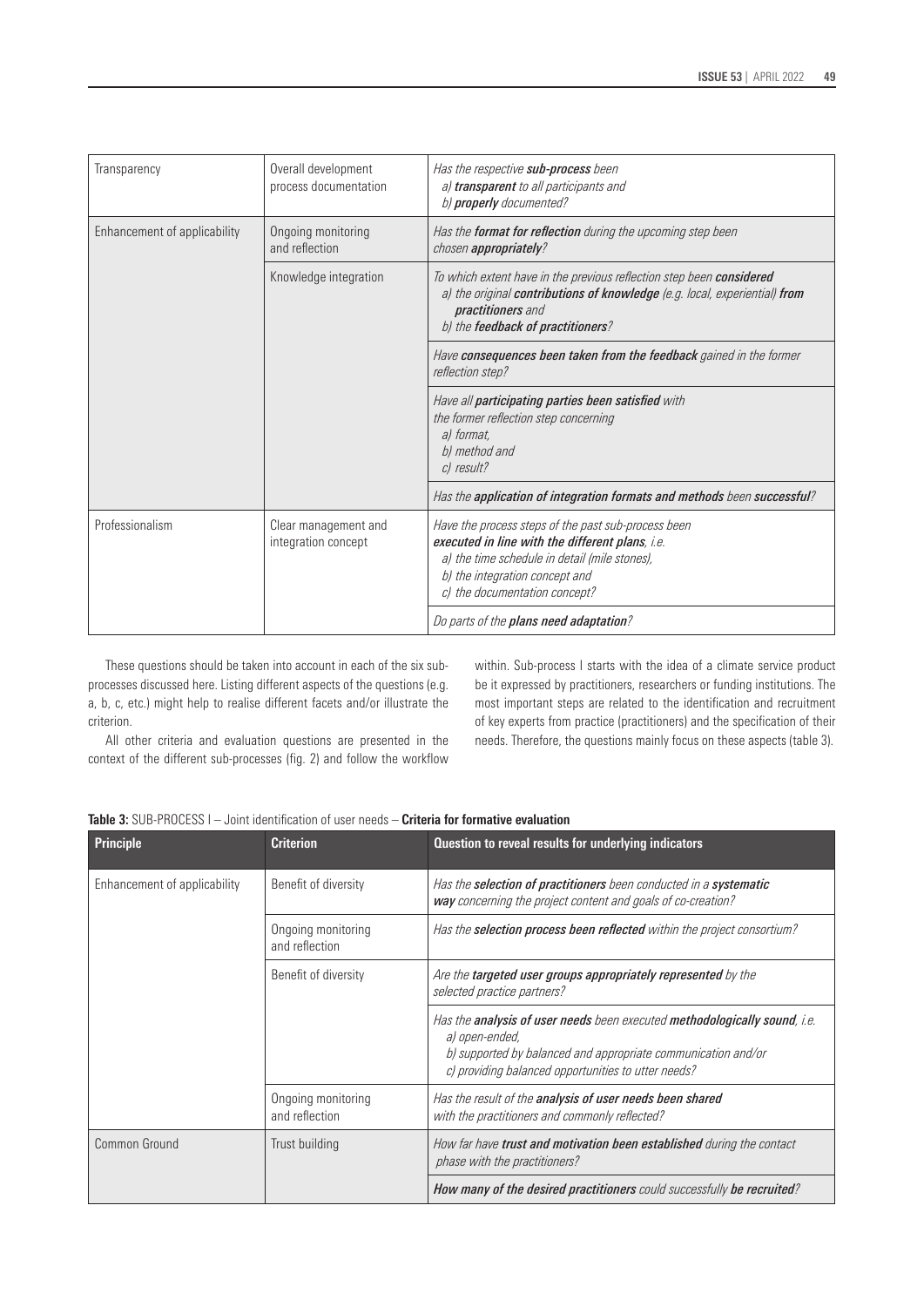The eligible disclosure of *all preconditions* for the co-creation endeavour and their *open exchange* follows in sub-process II (table 4). Several questions are to illuminate the different aspects of this newly introduced criterion. Assessing *scientific soundness* in sub-process II leads to a further reflection on the feasibility and methodological limits. To finalise the sub-process, we propose to look back on the *knowledge integration* in general: *How well does the scientific research question cover the needs from practice?*



| <b>Principle</b>                        | <b>Criterion</b>                            | Question to reveal results for underlying indicators                                                                                                                                                                                                                                                                                                                                        |
|-----------------------------------------|---------------------------------------------|---------------------------------------------------------------------------------------------------------------------------------------------------------------------------------------------------------------------------------------------------------------------------------------------------------------------------------------------------------------------------------------------|
| Transparency                            | Open exchange on<br>all preconditions       | To what extent heave general preconditions, such as<br>a) mutual expectations,<br>b) potential benefits and<br>c) potential risks<br>been shared between all participants?                                                                                                                                                                                                                  |
|                                         |                                             | Have all formal or external preconditions for a co-creation<br>endeavour been shared between all participants, i.e.<br>a) readiness for open communication versus restriction as for strategic or<br>competition issues,<br>b) timely resources on all parties' sides and/or<br>c) financial resources and conditions?                                                                      |
| Professionalism                         | Clear management and<br>integration concept | Have formal or external conditions been taken into account<br>for the management and integration concept?                                                                                                                                                                                                                                                                                   |
| Theoretical and empirical<br>foundation | Use of state-of-the-<br>art knowledge       | Has the <b>scientific feasibility</b> been proven, i.e.<br>a) are appropriate climate (model)data or model ensembles available?<br>b) have scientific state-of-the-art methods already been developed?<br>c) will scientific state-of-the-art methods be able to be applied?<br>d) have scientific cooperation partners - if needed - been found?<br>e) could identified gaps be filled in? |
| Transparency                            | Open exchange on<br>all preconditions       | Has the <b>proof of scientific feasibility</b> as well as the potentials and limitations<br>of research methods (i.e. bandwidths in climate simulations) been shared<br>a) within the scientific team,<br>b) with project partners and<br>c) with practitioners?                                                                                                                            |
| Common Ground                           | Trust building                              | Have all practitioners been included in the<br>discussion on <i>scientific methodology</i> ?                                                                                                                                                                                                                                                                                                |
| Enhancement of applicability            | Ongoing monitoring<br>and reflection        | To which extent have practitioners been able to accept limits<br>of research methods or other external conditions?                                                                                                                                                                                                                                                                          |
| Theoretical and empirical<br>foundation | Clear research<br>problem definition        | Have<br>a) temporal and<br>spatial scales of the scientific answers aimed for<br>been clearly defined?                                                                                                                                                                                                                                                                                      |
|                                         | Scientific peer reviews                     | Have common discussions on the formulation of the research<br>question with scientific peers, i.e. colleagues taken place?                                                                                                                                                                                                                                                                  |
| Enhancement of applicability            | Ongoing monitoring<br>and reflection        | Has the research question been<br>a) thoroughly discussed with practitioners and<br>a) formulated jointly?                                                                                                                                                                                                                                                                                  |
| Common Ground                           | Joint problem ownership                     | To which extent is the research question identified with by<br>a) practitioners and<br>b) scientists?                                                                                                                                                                                                                                                                                       |
| Theoretical and empirical<br>foundation | Knowledge integration                       | How well does the scientific research question<br>cover the needs from practice?                                                                                                                                                                                                                                                                                                            |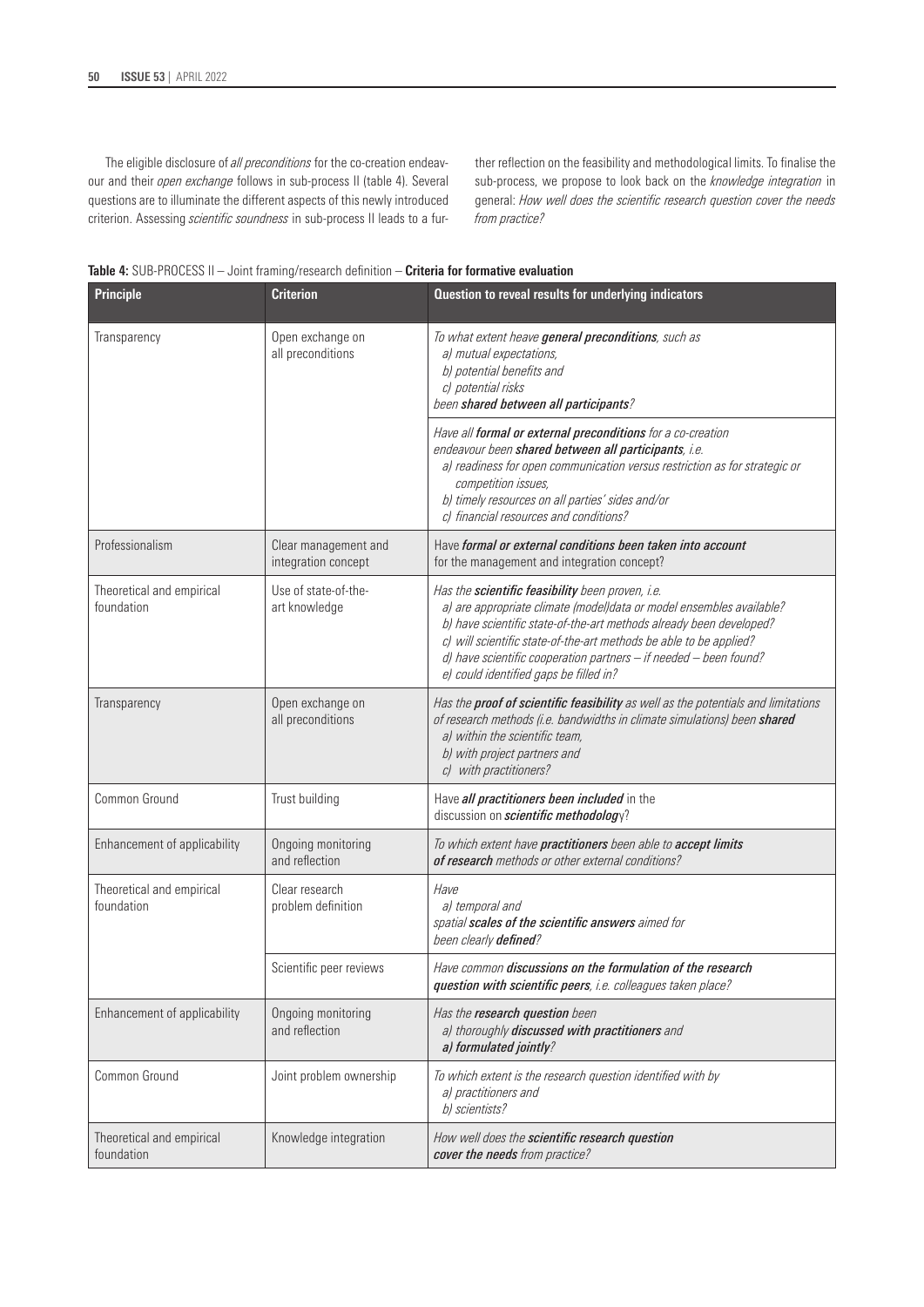The most distinctive sub-process is the third one (table 5). The facilitators of the co-creation endeavour have to set up fair and realistic concepts for any sort of management and knowledge integration and, thus, determine the character of the further co-creation. The researchers have to contribute with detailed descriptions of their tasks and the identification of related milestones. Many of the questions and criteria refer to the principle of *professionalism*. Key for this rather challenging sub-process is to include practitioners and all those participating in the decision-making process that will shape the upcoming co-creation.

| <b>Table 5</b> : SUB-PROCESS III – Implementation of product development endeavour – <b>Criteria for formative evaluation</b> |  |  |  |  |  |
|-------------------------------------------------------------------------------------------------------------------------------|--|--|--|--|--|
|-------------------------------------------------------------------------------------------------------------------------------|--|--|--|--|--|

| <b>Principle</b>             | <b>Criterion</b>                             | Question to reveal results for underlying indicators                                                                                                                                                                                                                                                 |  |  |  |  |
|------------------------------|----------------------------------------------|------------------------------------------------------------------------------------------------------------------------------------------------------------------------------------------------------------------------------------------------------------------------------------------------------|--|--|--|--|
| Professionalism              | Clear management and<br>integration concept  | Has a knowledge integration concept been established describing<br>a) internal communication,<br>a) regular reflection after every sub-process,<br>b) how the integration of different kinds of knowledge can be supported and<br>c) how different methods of co-creative research can be reflected? |  |  |  |  |
|                              |                                              | Has a management plan been set up containing<br>a) a time schedule in detail (mile stones) and<br>b) evaluation criteria?                                                                                                                                                                            |  |  |  |  |
|                              |                                              | Does the timeframe of the project meet all project partners'<br>a) needs,<br>b) constraints and<br>c) goals?                                                                                                                                                                                         |  |  |  |  |
|                              |                                              | To which degree does the planning of the product development enable<br>to react to the results of the different iteration processes?                                                                                                                                                                 |  |  |  |  |
| Transparency                 | Overall development<br>process documentation | Has a concept for the documentation of process steps been established?                                                                                                                                                                                                                               |  |  |  |  |
| Enhancement of applicability | Ongoing monitoring<br>and reflection         | Have the scientific team and the practitioners<br>agreed upon the different concepts, i.e.<br>a) the time schedule in detail (mile stones),<br>b) the integration concept,<br>c) the documentation concept,<br>d) an external communication concept of outputs and/or<br>e) the evaluation criteria? |  |  |  |  |
| Professionalism              | Clear management and<br>integration concept  | How realistic is the product development schedule in general, i.e.<br>including phases of internal communication, reflection and iteration?                                                                                                                                                          |  |  |  |  |
|                              |                                              | Have the different steps of the scientific process been planned<br>thoroughly, i.e. related to external preparative work?                                                                                                                                                                            |  |  |  |  |
| Common Ground                | Equitable opportunities<br>to participate    | To which extent are the<br>a) researchers and<br>b) practitioners<br>satisfied with the level of engagement?                                                                                                                                                                                         |  |  |  |  |

Sub-process IV (table 6) is the most complex one and will take the most time. It entails the process of co-producing research results and often takes several months to even years. Though *knowledge integration*  is an overarching task of the whole product development process, it is a key aspect here to assure the *applicability* of the climate service product. Therefore, we explicitly stress its importance. Sub-process IV leads to a first draft of the product.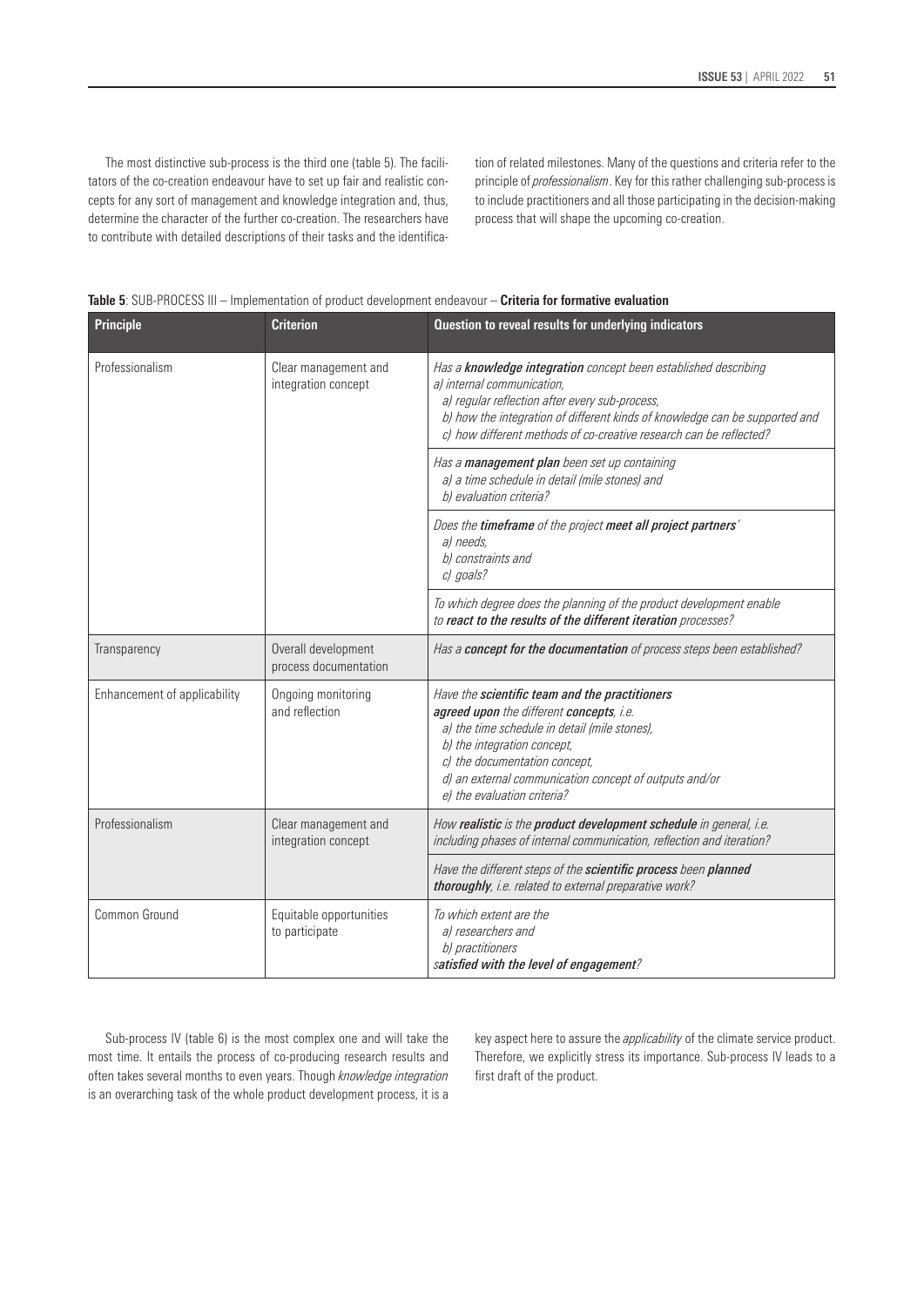| <b>Principle</b>                        | <b>Criterion</b>                     | Question to reveal results for underlying indicators                                                                                                                           |
|-----------------------------------------|--------------------------------------|--------------------------------------------------------------------------------------------------------------------------------------------------------------------------------|
| Theoretical and empirical<br>foundation | Coherence                            | To which extent has it been possible to combine scientific<br>excellence with the aim of solving real-world problems?                                                          |
|                                         | Scientific peer reviews              | How far have the different product development steps and<br>their results been discussed with peers from science, i.e.<br>by presentations on scientific meetings/conferences? |
|                                         | Coherence                            | To which extent are the<br>a) researchers and<br>b) practitioners<br>satisfied with the joint research process?                                                                |
| Enhancement of applicability            | Ongoing monitoring<br>and reflection | Has the the first draft of the product been reflected<br>jointly with the researchers and practitioners?                                                                       |
|                                         | Knowledge integration                | To which extent has the development team succeeded in<br>meeting the problems and objections resulting from the<br>common reflection of the first draft of the product?        |

This first product draft has to undergo a thorough testing by the target group (sub-process V, table 7). The conditions for this validation steps have to be designed close to real ones. Consideration should be given to expanding the group of test users to include external potential users. A validation by peers from science is recommended as well. After the different revisions, a pilot version of the product is created.

Sub-process VI (testing of pilot version and finalisation of product) shows similar steps (table 8) like sub-process V: After tests of the pilot version by different user groups, the pilot is revised and brought to application. The first application phase delivers the chance of last revisions before the product will be finalised. In this phase, it is crucial to ensure sustainability by providing an easy-to-use manual. A long-term support might further enhance the chance of *sustainable use.*

|  |  |  | <b>Table 7</b> : SUB-PROCESS V – Co-validation of first product draft – <b>Criteria for formative evaluation</b> |  |  |  |  |  |  |  |
|--|--|--|------------------------------------------------------------------------------------------------------------------|--|--|--|--|--|--|--|
|--|--|--|------------------------------------------------------------------------------------------------------------------|--|--|--|--|--|--|--|

| <b>Principle</b>                        | <b>Criterion</b>                     | Question to reveal results for underlying indicators                                                                                         |
|-----------------------------------------|--------------------------------------|----------------------------------------------------------------------------------------------------------------------------------------------|
| Enhancement of applicability            | Ongoing monitoring<br>and reflection | Has the format for the different steps of co-validation been<br>chosen appropriately?                                                        |
|                                         |                                      | Is the format for the different steps of co-validation of the first product<br>draft close to reality?                                       |
|                                         | Knowledge integration                | Is the first product draft easy to use?                                                                                                      |
|                                         | Ongoing monitoring<br>and reflection | Has the first product draft been<br>a) <b>tested</b> ,<br>b) revised and<br>c) finalised<br>with practitioners?                              |
| Theoretical and empirical<br>foundation | Scientific soundness                 | Has the <b>first product draft</b> been <b>validated by peers</b> from science<br>and <b>revised</b> accordingly?                            |
| Enhancement of applicability            | Knowledge integration                | Has the project team succeeded in meeting the <b>problems and objections</b><br>resulting from the co-validation of the first product draft? |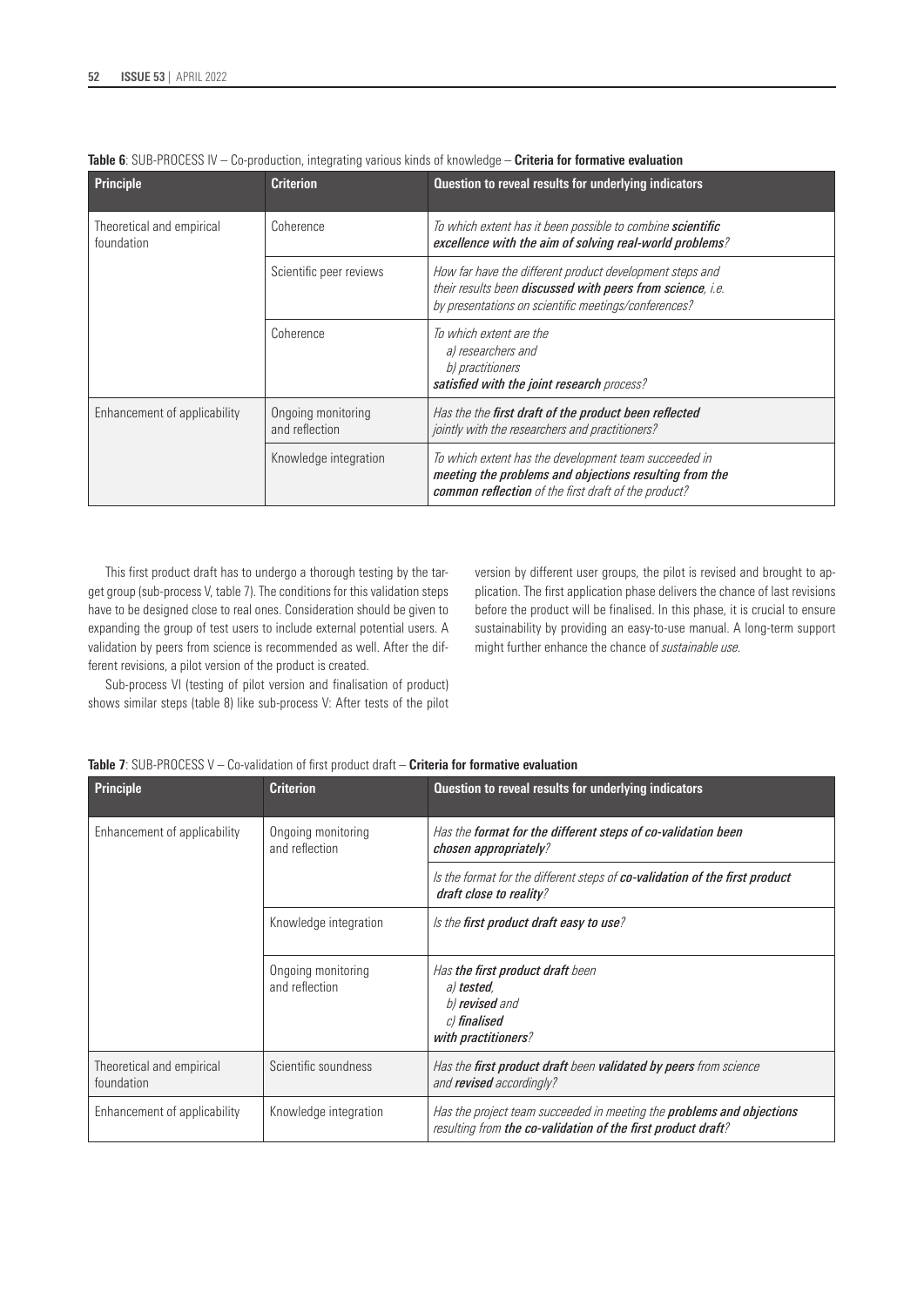| <b>Principle</b>                        | <b>Criterion</b>                     | Question to reveal results for underlying indicators                                                                                              |
|-----------------------------------------|--------------------------------------|---------------------------------------------------------------------------------------------------------------------------------------------------|
| Enhancement of applicability            | Ongoing monitoring<br>and reflection | Is the format for the different steps of co-validation<br>of the pilot version close to reality?                                                  |
|                                         | Benefit of diversity                 | Has an appropriate point at which external target<br>audiences enter been made an issue?                                                          |
|                                         | Sustainable use                      | Have the needs<br>al for a manual and<br>b) for a long-term support concept<br>been considered?                                                   |
|                                         |                                      | Has a long-term support concept - if needed - been assured?                                                                                       |
|                                         |                                      | Is there staff provided to do a long-term support?                                                                                                |
|                                         | Ongoing monitoring<br>and reflection | Has the <b>manual</b> – if needed – been<br>a) tested,<br>b) revised and<br>c) finalised?                                                         |
|                                         |                                      | Has the service concept $-$ if needed $-$ been<br>a) proven,<br>b) revised and<br>c) finalised?                                                   |
| Professionalism                         | Accountability                       | Is the pilot version easy to use?                                                                                                                 |
| Theoretical and empirical<br>foundation | Scientific soundness                 | Is the group to test the pilot version big and diverse enough?                                                                                    |
|                                         |                                      | Has the pilot version been tested within a scientific peer group?                                                                                 |
|                                         | Impact on science                    | To what extent have the <i>findings</i> of the product development endeavour<br>and the research results contributed to the scientific community? |
| Enhancement of applicability            | Ongoing monitoring<br>and reflection | Has the pilot version been<br>a) tested,<br>b) revised and<br>c) finalised<br>with practitioners?                                                 |
|                                         | Knowledge integration                | Has the project team succeeded in meeting the problems and<br>objections resulting from the co-validation of the pilot version?                   |

**Table 8**: SUB-PROCESS VI – Testing of pilot version and finalisation of product – **Criteria for formative evaluation**

It is obvious which criteria are the most important ones: *Ongoing monitoring and reflection* and *knowledge integration* are named most frequently in our tables. They are to be assessed by questions applicable in the same shape over all sub-processes but, in addition, scrutinised by more special questions and indicators during each single sub-process.

# 4. SUMMARY AND REFLECTIONS

The projects NorQuATrans and ADAPTER identify six sub-processes of climate service product development. Five principles of co-creation as well as seventeen criteria allow for assessing the quality of co-creative development processes. By covering the quality criteria by assessment questions and indicators, easy-to-use application is provided. A framework is presented for climate service researchers, managers and other participating parties to thoroughly reflect on.

We show that all sub-processes of the product development workflow can be addressed by a specific set of evaluation questions and underlying indicators.

We started with an experience-based analysis and then – like Maag et al. (2018), Wall et al. (2017) and Belcher et al. (2016) did – widened the perspective by a literature review that delivered a more general point of view. The synthesis of both, empirical analysis and theoretical background leads to criteria and indicators, which target on very concrete product development processes and should be applicable in practice.

The case study approach is, as well, used by many of the forerunners, like Bergmann et al. (2005), Wall et al. (2017), Maag et al. (2018). We proceeded similarly to Maag et al. (2018), but identified only six sub-processes ending with the finished product, i.e. excluding implementation and dissemination activities. Like Jahn & Keil (2015), we revealed rather concrete aspects. However, in contrast to most of the existing literature, we only investigated one specific development process in detail.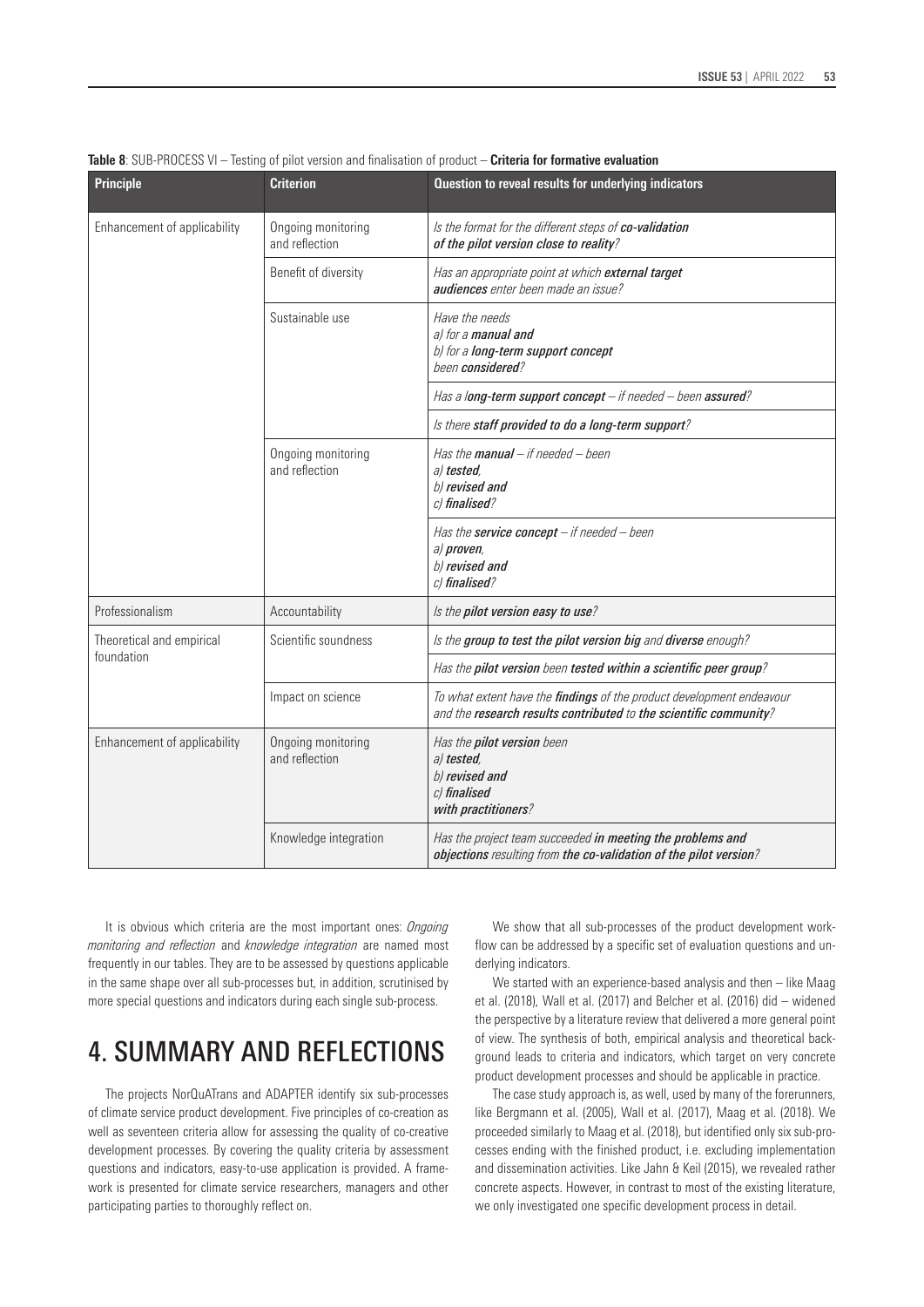We experienced that the merging of the empirical development work with the discussions in literature generated particularly interesting results by identifying gaps in our set of empirical questions and vice versa. For example, the quality of iteration and reflection steps of both co-creation parties did not seem to be satisfyingly defined so far. Recommendations were missing, how to proceed in details. Thus, we integrated numerous related assessment questions in every single sub-process to stress the need for repeated common reflection.

Our study aims at the development of a methodological approach and leads to a formative evaluation framework. This is the first time that such a scheme is developed for the dedicated use in the field of climate services.

Especially the principle *of theoretical and empirical foundation* is well elaborated by six different criteria – two of them firstly introduced in this context. These six criteria are not only about using state-of-the-art methodology, but about sharing experiences with the scientific community and inspiring other co-creative projects. The fact, that scientific quality is rather rarely made an issue in literature, might originate from the focus on the co-creation dialogue process phases in previous publications.

What we also introduce for the first time, is the highlighting of different kinds of *preconditions* and the trial to grasp them at the beginning of the development process. Furthermore, for the last sub-process the idea of *sustainable use* is emphasized and backed by assessment questions.

The evaluation framework aims at enhancing the readiness for formative evaluation in co-creation processes. This might be an external, an internal or a self-evaluation. Therefore, we do not see a problem or role conflict in having involved the co-creative scientists in this framework development because co-creative researchers have to cover both roles in self-evaluation activities, as well.

For time constraints, the point of view of practitioners could not yet be directly incorporated into the work described. Still, the co-creative scientists contributed with their experience from practitioner dialogues. Thus, the practitioners' view was represented indirectly. A direct reaction by practice parties to the criteria defined is pending.

One could argue that a single project in the focus impedes generalisation. We tried to meet this challenge by repeatedly discussing the development stage with peers from climate services and comparing the experiences from ADAPTER with other product development processes. Therefore, we are convinced that the six sub-processes allow for generalisation in the direction of a common co-creative process of climate service product development. However, future projects of climate services are to validate the workflow and adjust as well as generalise it. A further step in the direction of generalisation will be the validation of criteria by surveys (see section 5). As the literature review covers all fields of co-creative research, it does not only deliver a theoretical confirmation of the empirical questions and underlying indicators, but also enhances their potential to be transferred to other transdisciplinary research areas.

As we present a framework sufficiently general for different kinds of products, some questions might not fit the objective of every special product development endeavour. We invite the project leaders to select those questions that apply to their development process and perhaps add new criteria and assessment questions. Furthermore, before a new development endeavour is initiated, the set of quality criteria should be discussed. If criteria are to be left out, the reasons should be stated and new criteria could be argued for. Thus, the set of questions is adjustable to the objective of the specific product development endeavour.

# 5. OUTLOOK

To integrate practitioners' view, we are going to have key criteria of this scheme validated by experts from practice. For this purpose, an empirical study is being prepared in NorQuATrans. Hence, the criteria presented here will be further reviewed by experts from practice beyond the ADAPTER project and the agricultural sector. Thus, we will gain more general information on practitioners' understanding of criteria and their priorities. An additional survey with scientists of different fields of cocreation would further enhance the potential for generalisation. Still missing is an application test of the whole evaluation scheme. This has to be performed, once the scheme will be further validated.

Another still widely open field is the issue of "co-evaluation" (Lux et al., 2020) of co-creation processes and beyond. In general, this aspect has not yet been sufficiently studied – at least in climate services, except for Restrepo et al. (2020). In applying this framework, an open discussion on the evaluation concepts, results and possible re-adjustments should be performed by all participants of the co-creation endeavour from the very beginning. Thus, the scheme could ensure *transparency* for all involved actors and throughout all co-creation phases. A consequent disclosure of all perspectives in assessing quality could make a difference for future work in this respect.

Our framework can be expanded into guidelines for formative evaluation in the future. A comprehensive manual on formative evaluation in climate services is to be generated and presented to research organisations and communities of transdisciplinarity and climate research. Finally, the results can benefit other co-creative research fields. We assume that the scheme for formative evaluation presented here, as well as the resulting guidelines, might be transferable – at least in parts – to other fields of co-creative research.

# **ACKNOWLEGEMENTS**

This work was conducted and financed within the framework of the Helmholtz Institute for Climate Service Science (HICSS), a coperation between Climate Service Center Germany (GERICS) and Universität Hamburg, Germany.

This work was supported by the project ADAPTER, which is funded by the Helmholtz Association under agreement number WT-0104.

We would like to thank Laura Schmidt for a comprehensive internal review and Jo-Ting Huang-Lachmann for her very thorough English language check.

# **REFERENCES**

*(Publications included in the literature overview are marked by: L)*

**Belcher, B., Claus, R., Davel, R., Jones, S.M.** (2021). Evaluating and improving the contributions of university research to social innovation. Social Enterprise Journal 1750-8614

**Belcher, B., Rasmussen K.E., Kemshaw, R.M., Zornes, D.** (2016). Defining and assessing research quality in a transdisciplinary context. Research Evaluation 25(1) – L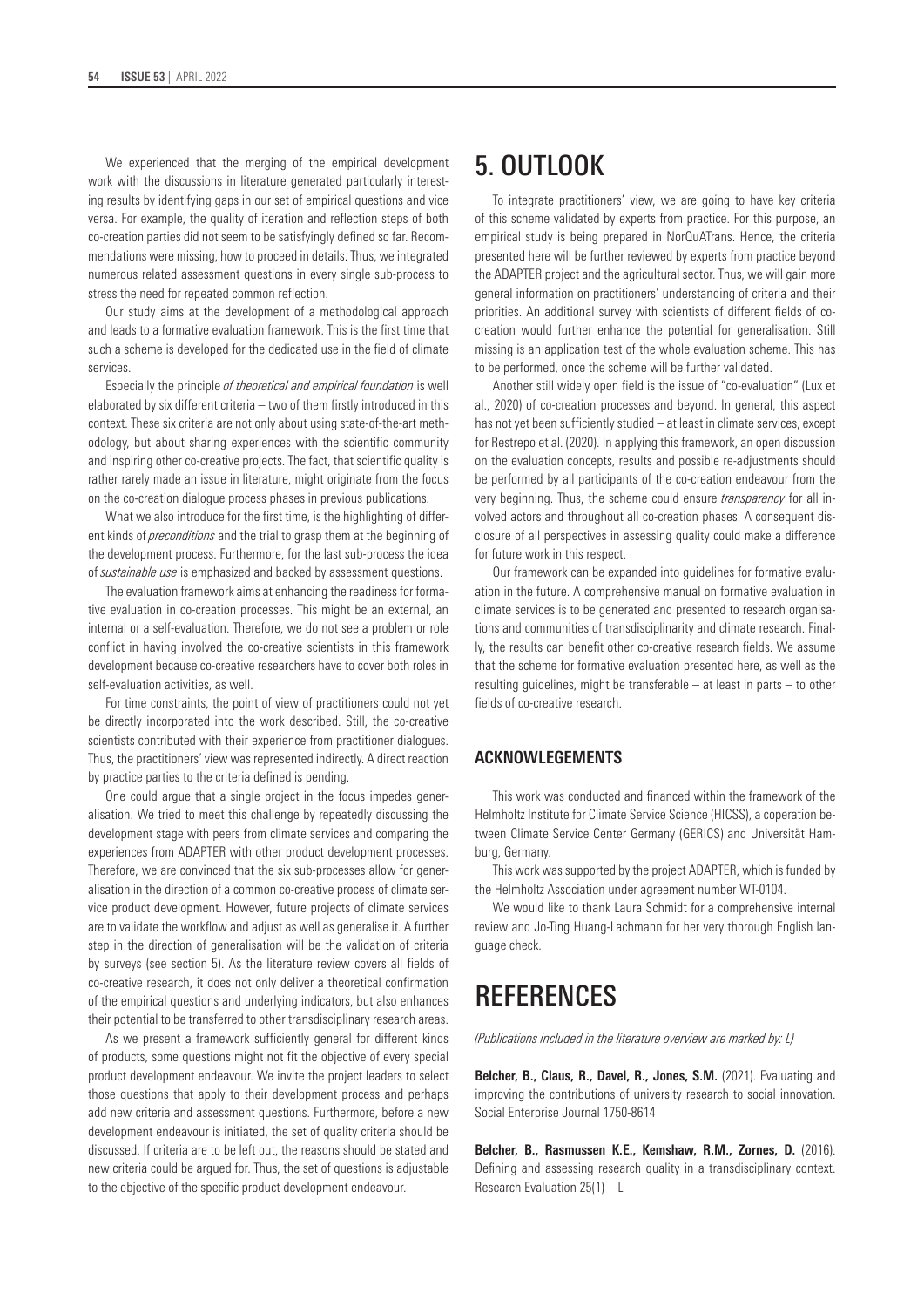**Bergmann, M., Brohmann, B., Hofmann, E., Loibl, M.C., Rehaag, R., Schramm, E., Voß, J.P.** (2005). Quality Criteria of Transdisciplinary Research. A Guide for the Formative Evaluation of Research Projects. ISOE-Studientexte 13. Frankfurt am Main – L

**Brasseur, G.P., Gallardo, L.** (2016). Climate Services: Lessons Learned and Future Prospects. Earth's Future 4(3)

**Bremer, S., Meisch, S.** (2017). Co-production in climate change research – reviewing different perspectives. WIREs Climate Change 8 (6)

**Brinkmann, C., Bergmann, M., Huang-Lachmann, J.T., Rödder, S., Schuck-Zöller, S.** (2015). Zur Integration von Wissenschaft und Praxis als Forschungsmodus. Climate Service Center Germany. Report 23, Hamburg

**European Commission** (2015). A European Research and Innovation Roadmap for Climate Services. [https://ec.europa.eu/programmes/hori](https://ec.europa.eu/programmes/horizon2020/en/news/european-research-and-innovation-roadmap-climate-services)[zon2020/en/news/european-research-and-innovation-roadmap-climate](https://ec.europa.eu/programmes/horizon2020/en/news/european-research-and-innovation-roadmap-climate-services)[services](https://ec.europa.eu/programmes/horizon2020/en/news/european-research-and-innovation-roadmap-climate-services) (31.10.2021)

**Garard, J., Koch, L., Kowarsch, M.** (2018). Elements of success in multistakeholder deliberation platforms. Palgrave communications 4:129 – L

**Haße, C., Kind, C.** (2019). Updating an existing online adaptation support tool: insights from an evaluation. Climatic Change 153

**Jahn, T., Keil, F.** (2015). An actor-specific guideline for quality assurance in transdisciplinary research. Futures 65 – L

**Jagannathan, K., Arnott, J.C, Wyborn, C., Klenk, N., Mach, K.J., Moss, R.H., Sjostrom, K.D.** (2019). Great expectations? Reconciling the aspiration, outcome, and possibility of co-production. Current Opinion in Environmental Sustainability 42 – L

**Körner, C., Lieberum, A.** (2014). Instrumente der Anpassungskommunikation in nordwest2050. Evaluation der Online-Medien. Beese, K., Katz, C., Körner, C., Molitor, H. (eds.) Anpassung an regionale Klimafolgen kommunizieren. Konzepte, Herausforderungen und Perspektiven. München, Oekom

**Krause, G., Schupp, M.** (2019). Evaluating knowledge transfer at the interface between science and society. GAIA 28/3 – L

**Lux, A., Schäfer, M., Bergmann, M., Jahn, T., Marg, O., Nagy, E., Ransiek, A.C., Theiler, L.** (2020). Societal effects of transdisciplinary sustainability research. How can they be strengthened during the research process? Environmental Science & Policy 101 – L

**Maag, S., Alexander, T.J., Kase, R., Hoffmann, S.** (2018). Indicators for measuring the contributions of individual knowledge brokers. Environmental Science & Policy 89 – L

**Mauser, W., Klepper, G., Rice, M., Schmalzbauer, B.S., Hackmann, H., Leemans, R., Moore, H.** (2013). Transdisciplinary global change research: the co-creation of knowledge for sustainability. Current Opinion in Environmental Sustainability (5)

**Nagy, E., Ransieka, A., Schäfer, M., Lux, A., Bergmann, M., Jahn, T., Marg, O., Theiler, L.** (2020). Transfer as a reciprocal process: How to foster receptivity to results of transdisciplinary research. Environmental Science & Policy 104 – L

**Newig, J., Jahn, S., Lang, D.J., Kahle, J., Bergmann, M.** (2019). Linking modes of research to their scientific and societal outcomes. Evidence from 81 sustainability-oriented research papers. Environmental Science & Policy 101 – L

**Norström, A.V., Cvitanovic, C., Löf, M.F., West, S., Wyborn, C., Balvanera, P., Bednarek, A.T., Bennett, E.M., Biggs, R., de Bremond, S., Campbell, B.M., Canadell, J.G., Carpenter, S.R., Folke, C., Fulton, E.A., Gaffney, O., Gelcich, S., Jouffray, J.B., Leach, M., Le Tissier, M., Martín-López, B., Louder, E., Loutre, M.V., Meadow, A.M., Nagendra, H., Payne, C., Peterson, G.C., Reyers, B., Scholes, R., Speranza, C.I., Spierenburg, M., Stafford-Smith, M., Tengö, M., van der Hel, S., van Putten, I., Österblom, H.** (2020). Principles for knowledge co-production in sustainability research. Nature Sustainability 3 – L

**OECD** (2002). Glossary of key Terms in Evaluation and results based management. <http://www.oecd.org/development/peer-reviews/2754804.pdf> (31.10.2021)

Pohl, C., Truffer, B., Hirsch Hadorn, G. (2017). Addressing Wicked Problems through Transdisciplinary Research. Robert Frodeman (ed). The Oxford Handbook of Interdisciplinarity (2nd). Oxford University Press

**Restrepo, M.J., Lelea, M.A., Kaufmann, B.A.** (2020). Assessing the quality of collaboration in transdisciplinary sustainability research. Farmers' enthusiasm to work together for the reduction of postharvest dairy losses in Kenya. Environmental Science & Policy 105

Schuck-Zöller, S., Brinkmann, C., Rödder, S. (2018). Integrating Research and Practice in Emerging Climate Services: Lessons from Other Transdisciplinary Dialogues. Serrao-Neumann, S., Coudrain, A., Coulter, L. (eds). Communicating Climate Change Information for Decision-Making. Springer International – L

**Vaughan, C., Dessai S.** (2014). Climate services for society: origins, institutional arrangements, and design elements for an evaluation framework. Wiley Interdisciplinary Reviews. Climate Change 5 – L

**Wall, T.U., Meadow, A.M., Horganic, A.** (2017). Developing evaluation indicators to improve the process of coproducing usable climate science. Weather, Climate, and Society 9 – L

**Wolf, B., Lindenthal, T., Szerenscits, M., Holbrook, J.B., Heß, J.** (2013). Evaluating Research beyond Scientific Impact. GAIA 22(2) – L

**Wooten, K.C., Rose, R.M., Ostir, G.V., Calhoun, W.J., Ameredes, B.T., Brasier, A.R** (2014). Assessing and Evaluating Multidisciplinary Translational Teams. A Mixed Methods Approach. Evaluation & the Health Professions 37(1) – L